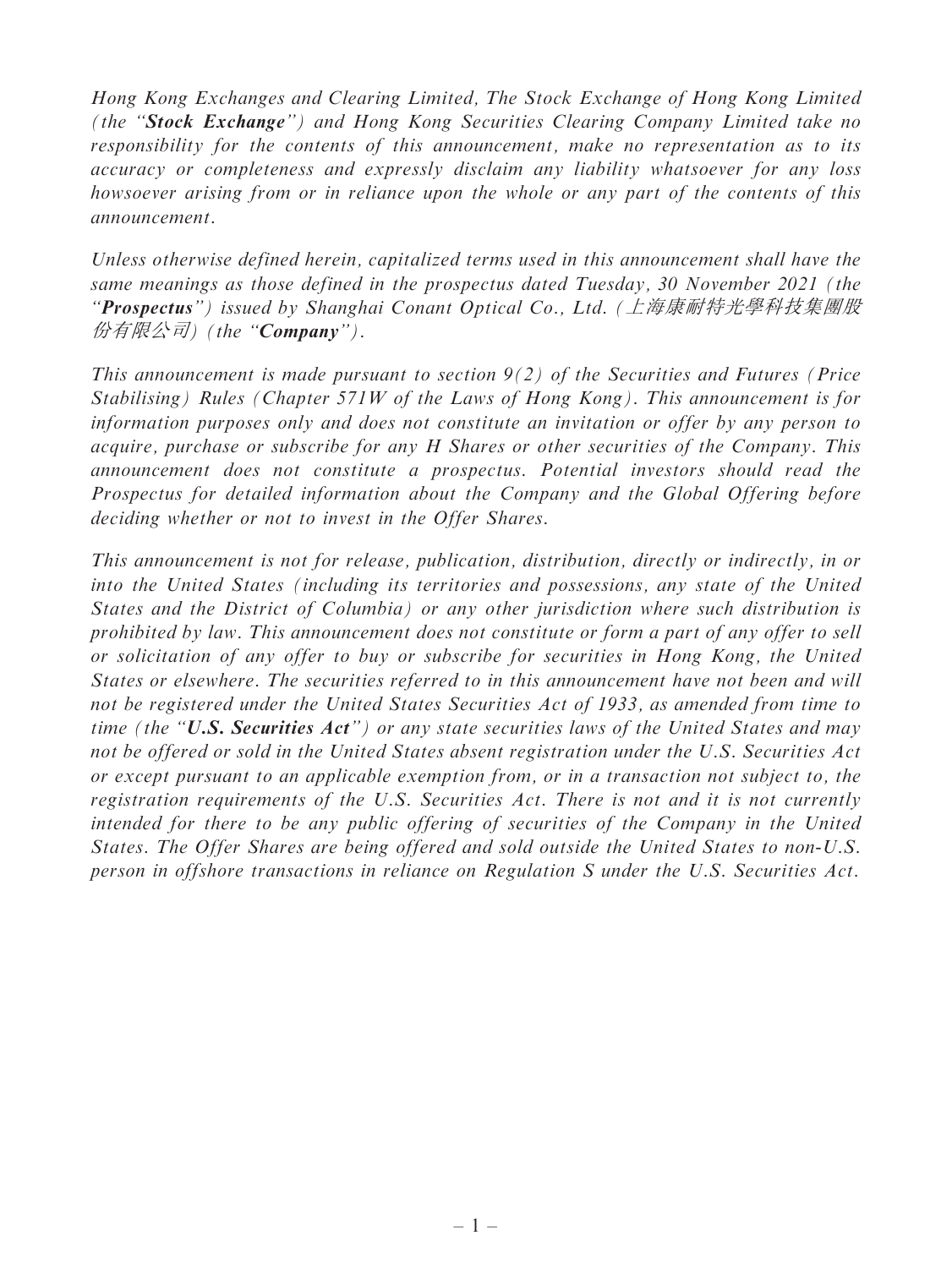

# **Shanghai Conant Optical Co., Ltd. 上海康耐特光學科技集團股份有限公司**

*(A joint stock company incorporated in the People's Republic of China with limited liability)*

**(Stock Code: 2276)**

## END OF STABILISATION PERIOD, STABILISING ACTIONS AND LAPSE OF OVER-ALLOTMENT OPTION

This announcement is made pursuant to section 9(2) of the Securities and Futures (Price Stabilising) Rules (Chapter 571W of the Laws of Hong Kong).

### END OF STABILISATION PERIOD

The Company announces that the stabilisation period in connection with the Global Offering ended on Saturday, 8 January 2022, being the 30th day after the last day for the lodging of applications under the Hong Kong Public Offering.

#### NO STABILISING ACTION AND LAPSE OF OVER-ALLOTMENT OPTION

As there was no over-allocation of Offer Shares in the International Placing, the Sole Global Coordinator (for itself and on behalf of the International Underwriters) did not exercise the Over-allotment Option, nor were they engaged in any stabilising action in relation to the Global Offering during the stabilisation period. The Over-allotment Option lapsed on Saturday, 8 January 2022, being the 30th day after the last day for the lodging of applications under the Hong Kong Public Offering. Accordingly, no H Share was or will be issued under the Over-allotment Option.

#### PUBLIC FLOAT

Immediately after the end of the stabilisation period, the Company will continue to comply with the public float requirements under Rule 8.08(1)(a) of the Listing Rules whereby at least 25% of the Company's total number of issued Shares must at all times be held by the public.

> By order of the Board Shanghai Conant Optical Co., Ltd. 上海康耐特光學科技集團股份有限公司 FEI Zhengxiang Executive Director and Chairman of the Board

Hong Kong, 9 January 2022